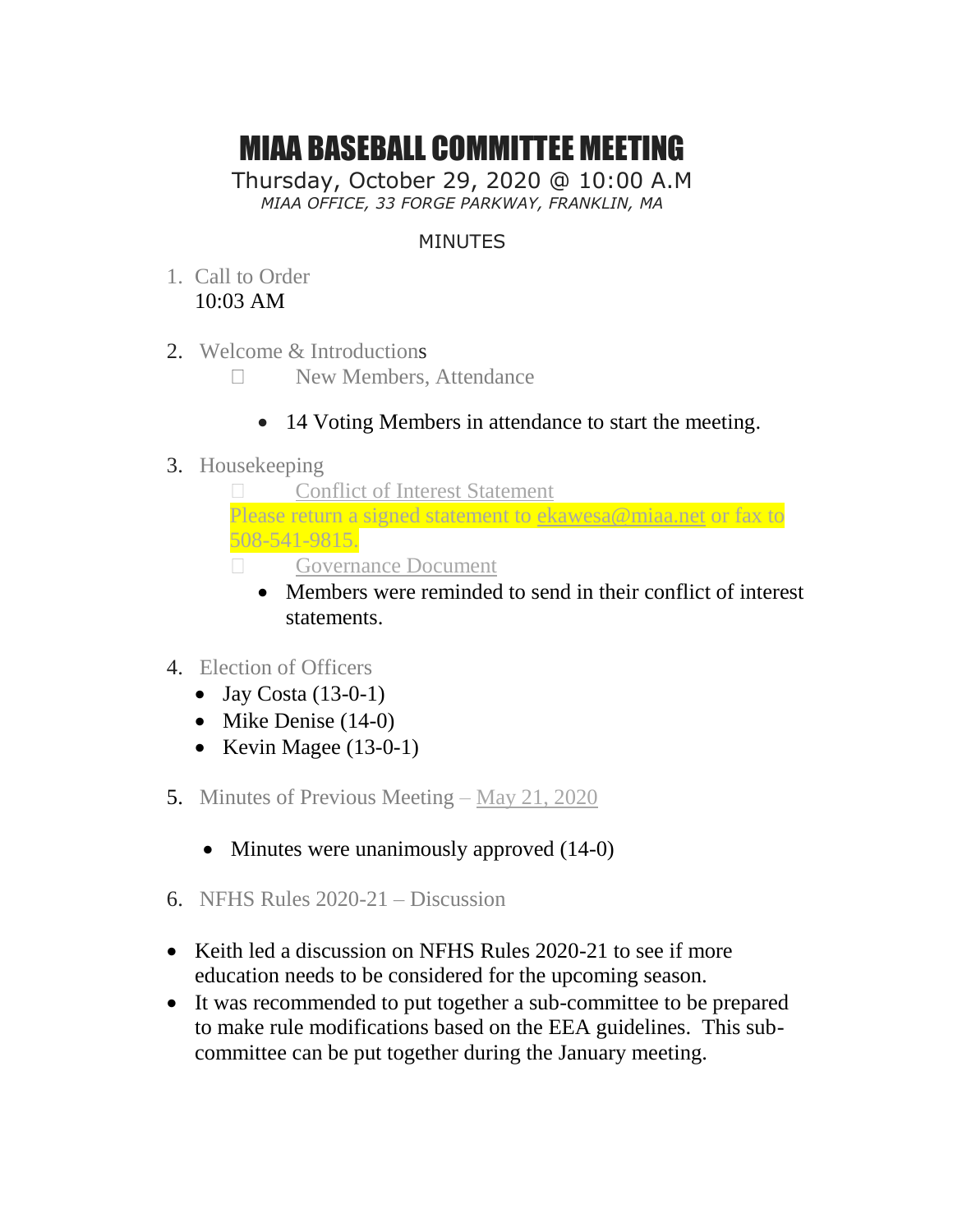- It was clarified that there will be no changes in the NFHS rules compared to the 2019-2020 season.
- 7. [2021 Baseball Format](http://miaa.net/gen/miaa_generated_bin/documents/basic_module/BaseballSpring_2020.pdf) Discussion
- It was discussed that TMC is still looking at whether or not MaxPreps will be doing the seeding for this upcoming season.
- Umpire designation was discussed for Even/Odd years for state tournament. A point of clarification was made that this is going to be the last year in this format. It was discussed to vote on this item in the January meeting.
- 1A selections were discussed and clarified to have the "at large member" be a "umpire representative".
- Baseball format dates will need to be adjusted for 2021 season.
- 2021 Baseball Format updates will be reviewed and voted on in the January meeting.
- 8. [MIAA Handbook Rule Change Proposals 2021-23](http://miaa.net/gen/miaa_generated_bin/documents/basic_module/RuleChangeProposalsfor202123.pdf)
	- 4 different polls were conducted online.
	- Voting members on the phone emailed their responses to Keith.
	- Keith recorded and announced all voting results.
- 9. Officials Topics
- a. Who is going to be in charge of the pitch count and what happens when the coaches disagree? It was discussed that this needs to be self- policed and if a team plays an ineligible player then it would be dealt with similar to playing an ineligible player in all sports.
- b. If a coach decides to intentionally have a player go over the pitch count regulation and wants to continue the game while violating the pitch count regulation then what happens? It was discussed that in the NFHS Handbook on Page 62 the umpire has the authority to end a game for the player's safety. Page 62 gives the umpire authority to end a game if a coach is trying violate the pitch count rules.
- 10. Coaches Topics
- A. Frustration of a shortened 10-week spring season was discussed. The additional frustration about the late scheduled start time of the spring season